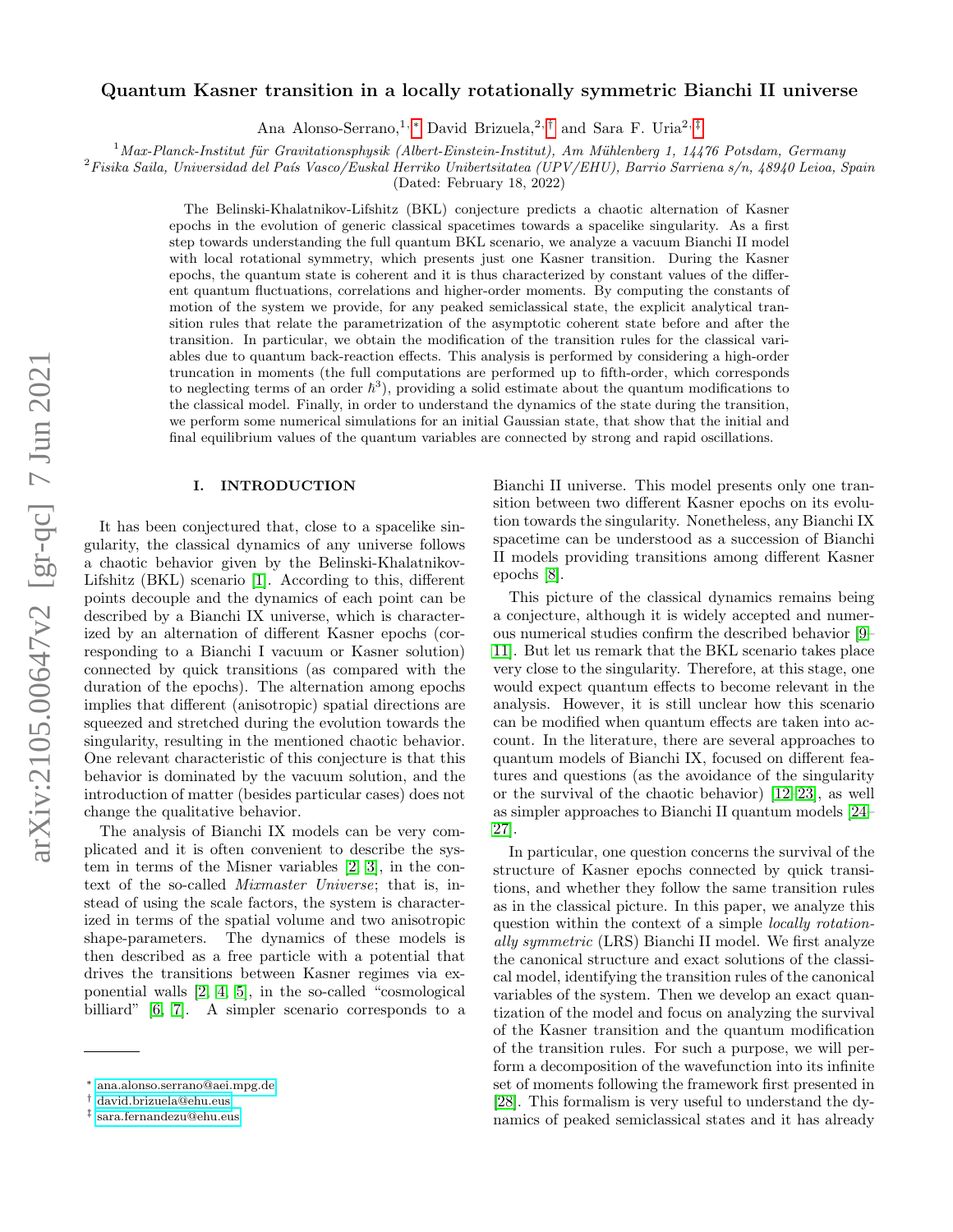been applied to the analysis of a variety of cosmological models; see, e.g., [\[29\]](#page-12-7)–[\[38\]](#page-12-8).

The rest of the paper is organized as follows. In Sec. [II](#page-1-0) the canonical structure of the classical model is described in terms of Misner variables and the classical transition rules are obtained. The full quantum analysis is then performed in Sec. [III,](#page-3-0) which is divided into four subsections. In Subsec. [III A](#page-3-1) the quantum moments and their equations of motion are derived, whereas in Subsec. [III B](#page-4-0) the constants of motion of the system are constructed. Making use of these constants of motion, in Subsec. [III C](#page-5-0) the quantum transition rules for any semiclassical peaked state are obtained. Subsec. [III D](#page-7-0) completes the study with a numerical simulation that describes in detail the dynamics during the transition. The discussion of the results and possible future developments are finally presented in Sec. [IV.](#page-9-0)

## <span id="page-1-0"></span>II. CANONICAL ANALYSIS OF THE CLASSICAL SYSTEM

The metric of a general homogeneous but anisotropic universe can be expressed as follows

$$
ds^{2} = -N^{2}dt^{2} + \sum_{i,j,k=1}^{3} a_{k}^{2}l_{i}^{k}l_{j}^{k}dx_{i}dx_{j},
$$
 (1)

where  $N$  is the lapse function,  $a_k$  is the scale factor in the  $\vec{l}^k = (l_1^k, l_2^k, l_3^k)$  spatial direction, and the  $l_i^k$  vectors (or Kasner axes) form an orthonormal triad that determines the spatial direction of the anisotropic expansion or contraction of the universe. For the Bianchi II model, these vectors verify the following conditions,

$$
\sum_{i,j=1}^{3} (l_{i,j}^{k} - l_{j,i}^{k}) l_{n}^{i} l_{m}^{j} = \delta_{k,3} \epsilon_{knm},
$$

with  $\epsilon_{knm}$  being the complete antisymmetric Levi-Civita symbol.

A very convenient way to describe this spacetime is given by the variables introduced by Misner [\[2,](#page-11-1) [3\]](#page-11-2). The three different scale factors are written as

$$
a_k = e^{\alpha + \beta_k},\tag{2}
$$

where  $\alpha$  encodes the spatial volume,  $e^{\alpha} = (a_1 a_2 a_3)^{1/3}$ , and the variables  $\beta_k$  satisfy the constraint  $\beta_1 + \beta_2 + \beta_3 =$ 0. Therefore, the following two independent shapeparameters can be defined

$$
\beta_{+} := -\frac{1}{2}\beta_{3} = -\frac{1}{2}\ln\left[\frac{a_{3}}{(a_{1}a_{2}a_{3})^{1/3}}\right],
$$
  

$$
\beta_{-} := \frac{1}{2\sqrt{3}}(\beta_{1} - \beta_{2}) = \frac{1}{2\sqrt{3}}\ln\left(\frac{a_{1}}{a_{2}}\right).
$$
 (3)

As one can directly check, the range of  $\alpha$  and  $\beta_{\pm}$  corresponds to the whole real line.

In this paper we will focus on the analysis of the vacuum case. For this Bianchi II vacuum model, the Hamiltonian constraint reads

$$
\mathcal{C} = \frac{1}{2}e^{-3\alpha} \left( -p_{\alpha}^2 + p_-^2 + p_+^2 \right) + e^{\alpha} U(\beta_+, \beta_-) = 0, \quad (4)
$$

where  $p_{\alpha} = -\frac{e^{3\alpha}}{N}$  $\frac{e^{3\alpha}}{N} \frac{d\alpha}{dt}$  and  $p_{\pm} = \frac{e^{3\alpha}}{N}$ N  $\frac{d\beta_{\pm}}{dt}$  are the conjugate momenta of  $\alpha$  and  $\beta_{\pm}$ , respectively, and the potential term takes the value  $U(\beta_+, \beta_-) = e^{-8\beta_+}$ . Other Bianchi models are described by this very same Hamiltonian, but with a different form of the potential. In particular, the vacuum Bianchi I –or Kasner– model, which will be relevant in the subsequent discussion, is given by  $U(\beta_+,\beta_-)=0.$ 

Since it is a monotonic function, in these models it is usual to choose  $\alpha$  as the internal time. The above constraint is then deparametrized to define the physical Hamiltonian

<span id="page-1-2"></span>
$$
H := -p_{\alpha} = [p_+^2 + p_-^2 + 2e^{4\alpha}U(\beta_+, \beta_-)]^{1/2}
$$
  
=  $(p_+^2 + p_-^2 + 2e^{4\alpha - 8\beta_+})^{1/2}$ . (5)

In order to understand and study this system analytically in detail, we will introduce a further simplifying assumption, and focus on models with a preferred spatial direction, which are known as *locally rotationally sym*metric  $(LRS)$  spacetimes<sup>[1](#page-1-1)</sup>. In this case, by choosing the third direction as the preferred one, this corresponds to assuming  $a_1 = a_2$  and thus the shape-parameter  $\beta$ <sub>-</sub>, as well as its conjugate momentum  $p_$ , are vanishing:  $\beta$ <sub>-</sub> = 0 =  $p$ <sub>-</sub>. Therefore, defining for compactness  $\beta := \beta_+$  and  $p := p_+$ , in this LRS model the Hamiltonian [\(5\)](#page-1-2) is reduced to

<span id="page-1-4"></span>
$$
H = (p^2 + 2e^{4\alpha}U)^{1/2} = (p^2 + 2e^{4\alpha - 8\beta})^{1/2}.
$$
 (6)

This is a system with just one degree of freedom  $(\beta, p)$ , and the equations of motion for the canonical pair can readily be obtained,

<span id="page-1-3"></span>
$$
\dot{\beta} = \frac{p}{H},\tag{7}
$$

$$
\dot{p} = \frac{8}{H}e^{4\alpha}U = \frac{8}{H}e^{4\alpha - 8\beta},\tag{8}
$$

where the dot represents the derivative with respect to the internal time  $\alpha$ .

The regions where the potential term  $e^{4\alpha}U$  has a negligible contribution to the Hamiltonian  $H$ , that is, where the dimensionless ratio  $r = 2e^{4\alpha}U/p^2$  is very small  $r \ll 1$ , are the so-called Kasner regimes or epochs. (Note that, as commented above, in the Kasner model the potential is

<span id="page-1-1"></span><sup>&</sup>lt;sup>1</sup> These spacetimes have been largely studied in cosmology; check, e.g., [\[39](#page-12-9)[–48\]](#page-12-10).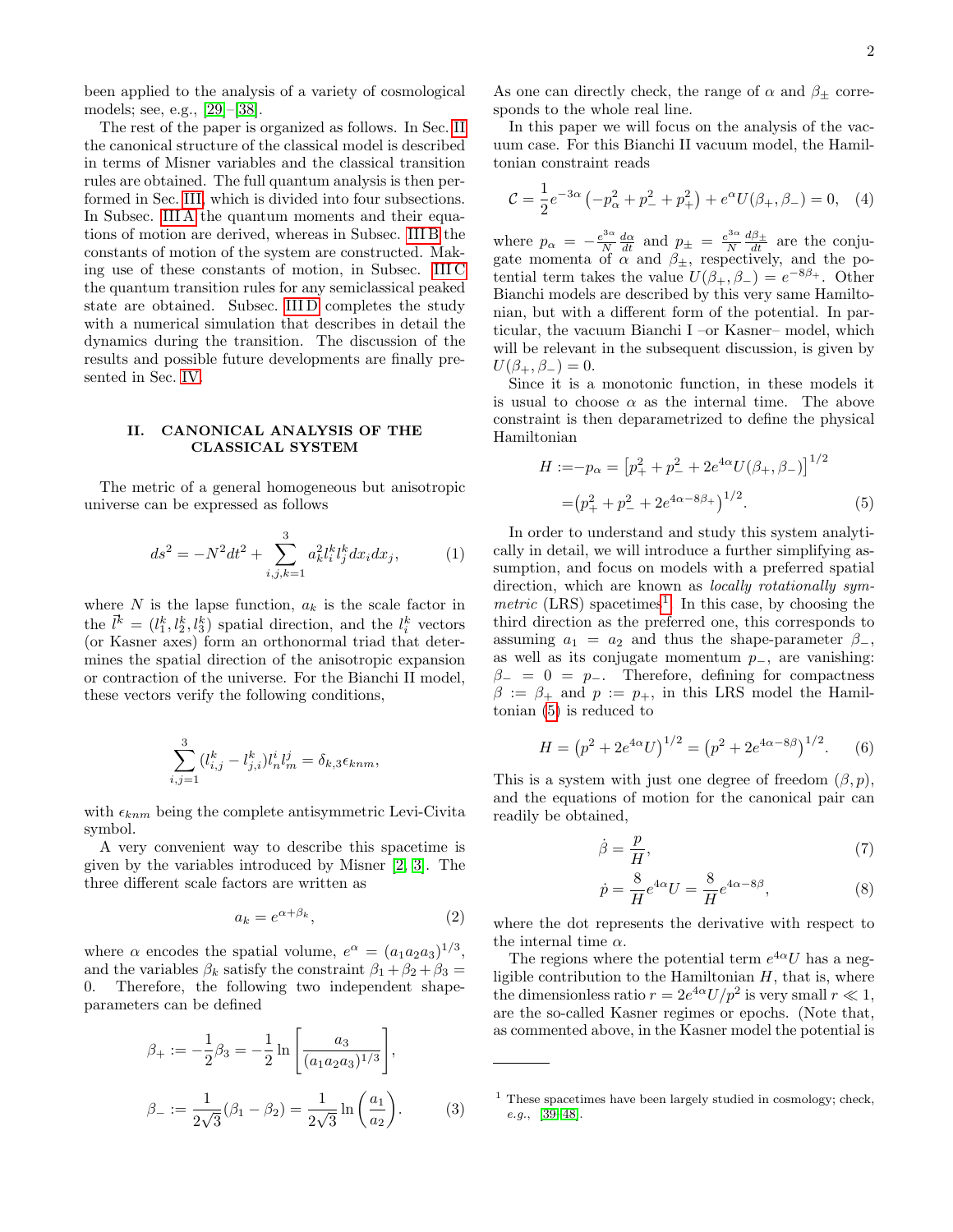exactly vanishing  $U = 0$  and thus also the corresponding dimensionless ratio  $r$ .) In these regimes, the equations of motion can easily be solved. On the one hand, p is a constant of motion and, in this sense, the system follows a free dynamics. On the other hand, the shape-parameter  $β$  is a linear function of  $α$ 

<span id="page-2-0"></span>
$$
\beta = sign(p)\alpha + c,\tag{9}
$$

with the integration constant c. Note that  $\beta$  either grows or decreases according to the sign of the variable p. Therefore, each Kasner epoch is completely characterized by the values of the constants of motion  $p$  and c.

In fact, the dynamics of the Bianchi II model can be understood as two (asymptotic) Kasner epochs and a transition between them. Let us describe this in more detail. We are interested in a model corresponding to an expanding universe with a singularity in the past  $\alpha \to -\infty$ . Our analysis will begin on a macroscopic universe far away from the singularity, that is, with a large initial value of  $\alpha$ . If the initial values of  $\beta$  and p are chosen in such a way that the ratio  $r$  is small, the system will be on a Kasner epoch. Depending on the sign of  $p, \beta$  will be an increasing or decreasing function [\(9\)](#page-2-0). For definiteness, and without loss of generality, let us choose the initial  $p$ as positive.<sup>[2](#page-2-1)</sup> In this case, towards larger values of  $\alpha$ , the shape parameter  $\beta$  will be growing, making the ratio r more and more negligible. Therefore, in this direction, the Kasner condition holds and the dynamics is given by [\(9\)](#page-2-0) up to  $\alpha \to \infty$ . On the contrary, towards lower values of  $\alpha$ , the shape-parameter  $\beta$  will be decreasing and thus the ratio  $r$  increasing. Therefore, it will reach a point where  $r$  will be no longer negligible and the Kasner approximation will break down. From this point on, p is no longer constant and the dynamics of the shape-parameter can not be approximated by [\(9\)](#page-2-0) anymore.

Nonetheless, this period is very short. A very quick transition happens, which changes the sign of  $p$  and produces a bounce in  $\beta$ , and then the system enters into another Kasner regime with corresponding parameters  $\tilde{c}$ and  $\tilde{p}$  < 0. This new Kasner epoch evolves towards lower values of  $\alpha$  until reaching the singularity at  $\alpha \to -\infty$ . During this evolution, the shape parameter  $\beta$  increases linearly, following [\(9\)](#page-2-0), and tending to infinity at the singularity. For the sake of clarity, the evolution of  $\beta$  and  $p$ is illustrated in Figs. [1](#page-2-2) and [2](#page-2-3) respectively.

From now on, we will focus on the study of this transition, specifically on the rules that relate the parameters that characterize the first Kasner epoch  $(\overline{c}, \overline{p})$ , which will be denoted with a bar, with those that describe the second one  $(\tilde{c}, \tilde{p})$ , and will be denoted with a tilde. The seminal idea to perform this analysis [\[2\]](#page-11-1) is to find the constants of motion of the system. Since they are conserved



FIG. 1. Classical evolution of the variable  $\beta$  with respect to α, where we have chosen  $p > 0$  for large values of α and β.

<span id="page-2-2"></span>

<span id="page-2-3"></span>FIG. 2. Classical evolution of the variable  $p$  with respect to α, where we have chosen  $p > 0$  for large values of α and  $β$ .

all along the evolution, these quantities shall be the same for both Kasner epochs. Therefore, one can write them in terms of the corresponding parameters in each Kasner epoch, before ( $\alpha \to +\infty$ ) and after ( $\alpha \to -\infty$ ) the transition, and obtain the relations  $\tilde{c} = \tilde{c}(\bar{c}, \bar{p})$  and  $\tilde{p} = \tilde{p}(\bar{c}, \bar{p})$ . These relations will be known as the transition rules.

The first nontrivial task is thus to find the constants of motion. Any conserved quantity  $R = R(\alpha, \beta, p)$  must obey the following equation

$$
0 = \frac{dR}{d\alpha} = \frac{\partial R}{\partial \alpha} + \frac{\partial R}{\partial \beta} \frac{d\beta}{d\alpha} + \frac{\partial R}{\partial p} \frac{dp}{d\alpha}
$$

$$
= \frac{\partial R}{\partial \alpha} + \frac{\partial R}{\partial \beta} \frac{\partial H}{\partial p} - \frac{\partial R}{\partial p} \frac{\partial H}{\partial \beta}, \qquad (10)
$$

where we have made use of definitions [\(7\)](#page-1-3)-[\(8\)](#page-1-3). In order to find the solution, it is convenient to perform the following transformation  $\alpha \to H$ , so that  $R = R(H, \beta, p)$ , and the above equation reads

$$
0 = \frac{\partial R}{\partial H} \frac{\partial H}{\partial \alpha} + \frac{\partial R}{\partial \beta} \frac{\partial H}{\partial p} - \frac{\partial R}{\partial p} \frac{\partial H}{\partial \beta}.
$$
 (11)

Replacing in this expression the form of the Hamiltonian [\(6\)](#page-1-4) one obtains,

$$
0 = 2(H^2 - p^2)\frac{\partial R}{\partial H} + \frac{\partial R}{\partial \beta}p + 4(H^2 - p^2)\frac{\partial R}{\partial p}.
$$
 (12)

<span id="page-2-1"></span> $2$  If the initial  $p$  is chosen as negative, the system will follow the same qualitative behavior as described, but with the direction of time inverted.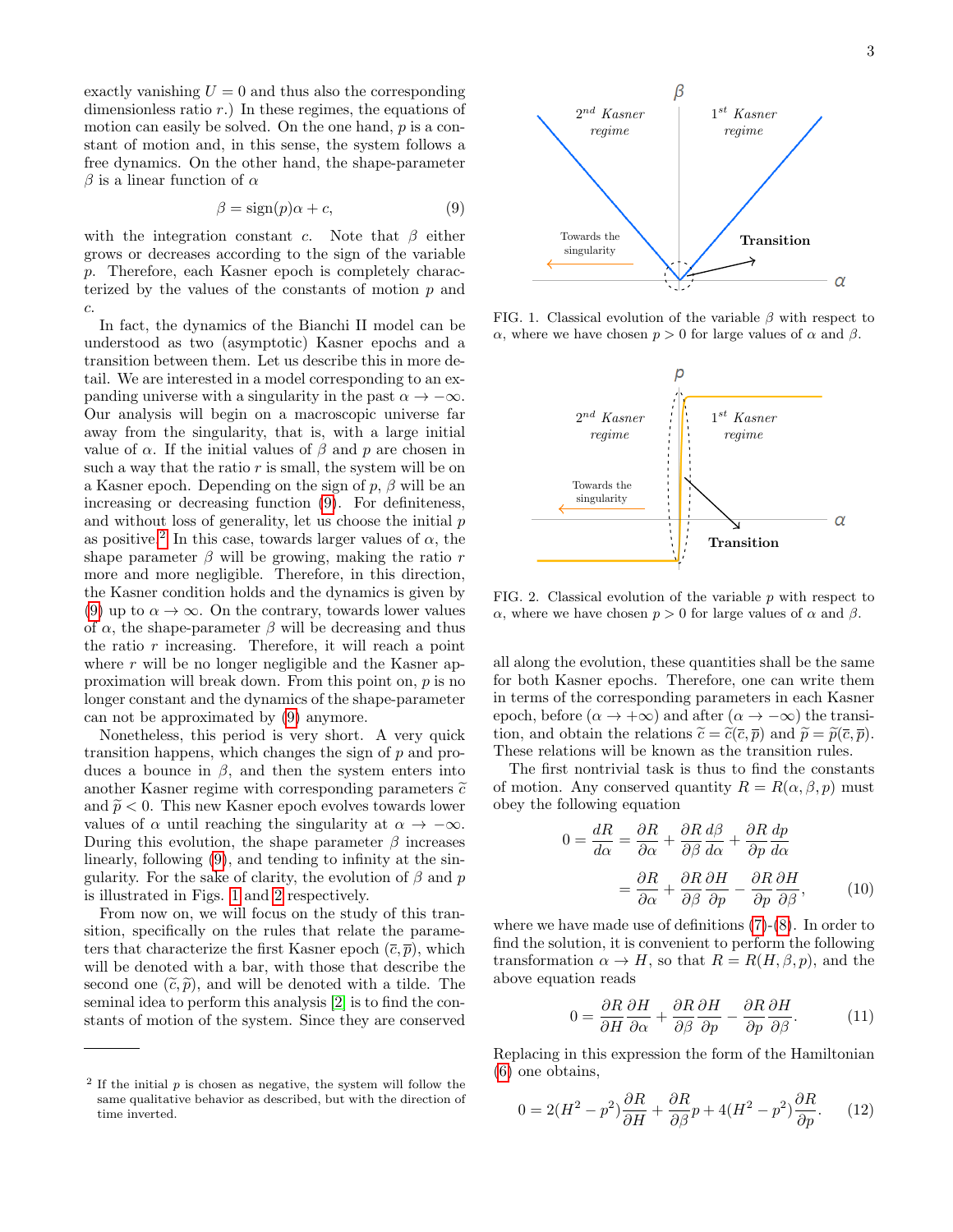The general solution to this equation yields

$$
R = F\Big[2H - p, e^{2(\alpha+\beta)}(H - p)\Big],\tag{13}
$$

for any generic function  $F$ . Consequently, we will consider the following two independent conserved quantities to analyze the transition

<span id="page-3-7"></span>
$$
R_1 := 2H - p,\tag{14}
$$

$$
R_2 := e^{2(\alpha + \beta)} (H - p). \tag{15}
$$

In the Kasner regimes, where the ratio is very small  $r \ll 1$ , the conserved quantities are approximately given by

$$
R_1 \approx 2|p| - p,\tag{16}
$$

$$
R_2 \approx e^{2(\alpha+\beta)} \left[ |p| \left( 1 + \frac{e^{4\alpha - 8\beta}}{p^2} \right) - p \right]. \tag{17}
$$

By considering the functional form for  $\beta$  [\(9\)](#page-2-0) in both asymptotic regions, and taking into account that the initial value of p is chosen as positive,  $\bar{p} > 0$ , the requirement of conservation of the above quantities provides the following two equations,

$$
\overline{p} = \left[2\text{sign}(\tilde{p}) - 1\right]\tilde{p},\tag{18}
$$

$$
\frac{e^{-6\overline{c}}}{\overline{p}} = \widetilde{p}e^{2[1 + \text{sign}(\widetilde{p})]\alpha + 2\widetilde{c}}
$$
(19)

$$
\times \left[ \text{sign}(\widetilde{p}) \bigg( 1 + \frac{e^{4[1-2\text{sign}(\widetilde{p})]\alpha - 8\widetilde{c}}}{\widetilde{p}^2} \bigg) - 1 \right],
$$

which relate the parameters of the first Kasner epoch  $(\overline{c}, \overline{p})$  with those of the second Kasner regime  $(\widetilde{c}, \widetilde{p})$ . It is then straightforward to solve this system and obtain the classical transition rules

$$
\widetilde{p} = -\frac{1}{3}\overline{p},\tag{20}
$$

$$
\widetilde{c} = -3\overline{c} - \frac{1}{2}\ln\left(\frac{2}{3}\overline{p}^3\right). \tag{21}
$$

### <span id="page-3-0"></span>III. QUANTUM ANALYSIS

Once we have provided a canonical description of the classical system and the classical results are under control, we are ready to develop the quantum analysis. The present section is divided into four subsections. In Subsec. [III A](#page-3-1) we will define the quantum moments, which will be the basic variables to describe the quantum states. Their equations of motion are obtained and solved in the asymptotic Kasner regimes. In particular, it is shown that, for semiclassical states, the qualitative dynamical picture of the system is kept as in the classical case: namely, there will be two different Kasner epochs with a transition connecting them. Following the classical analysis, in Subsec. [III B,](#page-4-0) the conserved quantities for the

quantum system will be derived. These constants of motion will be then used to obtain analytically the quantum transition rules between the two Kasner epochs in Subsec. [III C.](#page-5-0) This will provide the asymptotic behavior of all the quantum moments for any initial state. Nonetheless, in order to understand better the dynamics during the transition, in Subsec. [III D](#page-7-0) a numerical implementation of the system of equations is performed for the particular case of a Gaussian initial state.

#### <span id="page-3-1"></span>A. Set up

The quantum dynamics of this model is governed by a Hamiltonian  $\hat{H}$ , which is obtained by promoting the classical Hamiltonian [\(6\)](#page-1-4) to an operator. We will analyze the dynamics by using a formalism based on a moment decomposition of the wave function [\[28\]](#page-12-6). More precisely, we define the quantum moments as

<span id="page-3-2"></span>
$$
\Delta(\beta^i p^j) := \left\langle (\hat{\beta} - \langle \hat{\beta} \rangle)^i (\hat{p} - \langle \hat{p} \rangle)^j \right\rangle_{\text{Weyl}}, \qquad (22)
$$

where  $i, j \in \mathbb{N}, \langle \rangle$  indicates the expectation value and the Weyl subscript refers to a totally symmetric ordering of the operators. This infinite set of moments, together with  $\langle \hat{\beta} \rangle$  and  $\langle \hat{\mathcal{p}} \rangle$ , fully characterizes the quantum state. The sum of the indices  $i + j$  will be referred as the *order* of the corresponding moment. This order will be later used to introduce a cut-off on this infinite system.

The dynamics of the moments [\(22\)](#page-3-2) is driven by a quantum effective Hamiltonian, that is defined as the expectation value of the operator  $H$ . By performing a Taylor expansion around the expectation values of  $\hat{\beta}$  and  $\hat{p}$ , this effective Hamiltonian can be written as follows,

$$
H_Q = \langle \hat{H}(\hat{p}, \hat{\beta}) \rangle
$$
  
=  $H + \sum_{i+j=2}^{\infty} \frac{1}{i!j!} \frac{\partial^{i+j} H(\beta, p)}{\partial \beta^i \partial p^j} \Delta(\beta^i p^j),$  (23)

<span id="page-3-6"></span><span id="page-3-5"></span>where  $\beta := \langle \hat{\beta} \rangle$  and  $p := \langle \hat{\mathcal{p}} \rangle$  have been defined, and  $H(\beta, p)$  is the classical Hamiltonian [\(6\)](#page-1-4). As it can be seen, the Hamiltonian operator has been chosen as Weylordered.

The equations of motion for the variables of the system  $(\beta, p \text{ and } \Delta(\beta^i p^j))$  can then be obtained by computing their Poisson brackets with the effective Hamiltonian  $H_Q$ :

$$
\frac{d\beta}{d\alpha} = \{\beta, H_Q\} = \frac{\partial H_Q}{\partial p},\tag{24}
$$

$$
\frac{dp}{d\alpha} = \{p, H_Q\} = -\frac{\partial H_Q}{\partial \beta},\tag{25}
$$

$$
\frac{d\Delta(\beta^i p^j)}{d\alpha} = {\{\Delta(\beta^i p^j), H_Q\}}
$$
\n(26)

<span id="page-3-4"></span><span id="page-3-3"></span>
$$
= \sum_{m,n=0}^{+\infty} \frac{1}{m!n!} \frac{\partial^{m+n} H(\beta,p)}{\partial \beta^m \partial p^n} \{ \Delta(\beta^i p^j), \Delta(\beta^m p^n) \},
$$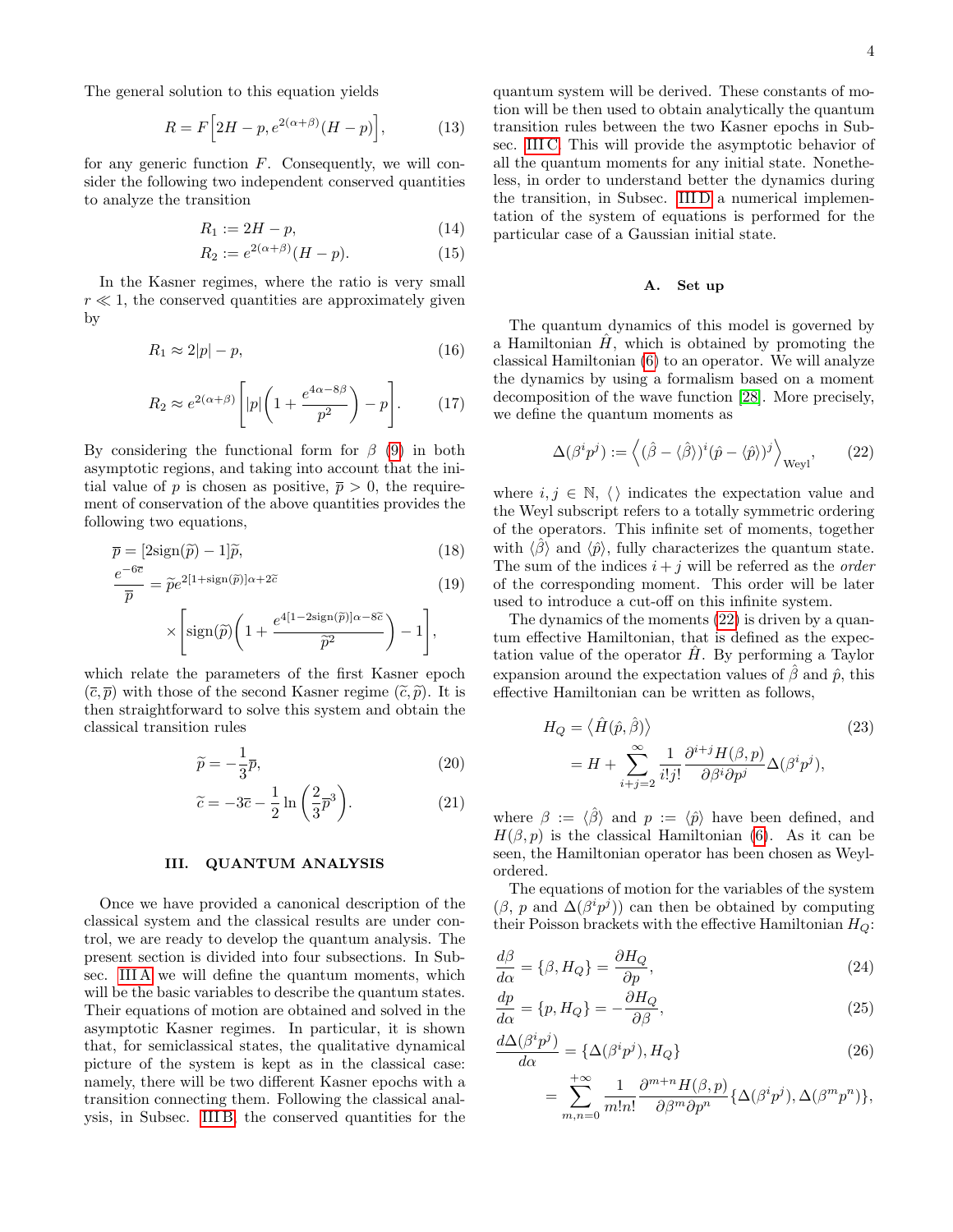where { , } are the Poisson brackets between expectation values defined as  $\{\langle \hat{f} \rangle, \langle \hat{g} \rangle\} = \frac{1}{i\hbar} \langle [\hat{f}, \hat{g}] \rangle$ ,  $\hat{f}$  and  $\hat{g}$  being arbitrary operators. Moreover, the general expression for

the brackets between any two moments is known [\[28,](#page-12-6) [38\]](#page-12-8) to be

$$
\{\Delta(\beta^k p^l),\Delta(\beta^m p^n)\}=m l \Delta(\beta^k p^{l-1}) \Delta(\beta^{m-1} p^n)-kn \Delta(\beta^{k-1} p^l) \Delta(\beta^m p^{n-1})+\sum_{\substack{r=1\\ \text{odd}}}^{S} \bigg(\frac{i\hbar}{2}\bigg)^{r-1} K_{klmn}^r \Delta(\beta^{k+m-r} p^{l+n-r}),
$$

where  $S := min(k+l, m+n, k+m, l+n)$  and the coefficients  $K_{klmn}^r$  are defined as

$$
K_{klmn}^r = \sum_{s=0}^r (-1)^s s!(r-s)! \binom{k}{r-s} \binom{l}{s} \binom{m}{s} \binom{n}{r-s}.
$$

Note that, in general,  $(24)$ – $(26)$  form an infinite system of coupled equations. Therefore, in order to analyze the system, one usually introduces a truncation by considering negligible all the moments  $\Delta(\beta^n p^m)$  with an order  $n + m$  higher than a certain cut-off N. A moment  $\Delta(\beta^n p^m)$  has the dimensions of  $\hbar^{(n+m)/2}$  and, in this sense, this kind of truncation is valid during semiclassical regimes, that is, as long as the state remains peaked on a classical trajectory.

Nonetheless, if the Hamiltonian is at most quadratic on the basic variables, the different orders decouple and one usually is able to solve the complete infinite set of equations. In fact, this is the case in the Kasner epochs analyzed above (when the ratio  $r = 2e^{4\alpha - 8\beta}/p^2$  is negligible), as then the classical Hamiltonian is linear in p. In this approximation, the equations of motion take the form,

$$
\frac{d\beta}{d\alpha} \approx \text{sign}(p), \quad \frac{dp}{d\alpha} \approx 0, \quad \frac{d\Delta(\beta^i p^j)}{d\alpha} \approx 0,
$$

which are immediate to solve

<span id="page-4-3"></span>
$$
\beta \approx \text{sign}(p)\alpha + c,\tag{27}
$$

$$
p \approx const.,\tag{28}
$$

$$
\Delta(\beta^i p^j) \approx const.,\tag{29}
$$

with the integration constant  $c$ . As can be seen, the dynamics during the Kasner regime is that of a coherent state. There is no quantum back-reaction, as the moments are constants of motion and evolve decoupled from the expectation values, and the behavior of the expectation values remains as in the classical case. In summary, the parameters that characterize each quantum Kasner epoch will be, as in the classical case, the constants  $c$ and p, along with the infinite constant set of moments  $\Delta(\beta^i p^j)$ .

Therefore, our goal is to obtain the quantum transition rules, that relate the set of parameters that describe

the initial Kasner epoch  $(\overline{c}, \overline{p}, \Delta(\beta^i p^j))$ , which will be denoted with a bar, with the parametrization of the second Kasner regime  $(\tilde{c}, \tilde{p}, \Delta(\beta^m \overline{p^n}))$  $\frac{\Delta(\beta^m p^n)}{\Delta(\beta^m p^n)}$ <br>able to s<br>by equate )), denoted with a tilde. In this way, we will be able to see how the classical transition rules, described by equations [\(20\)](#page-3-5)-[\(21\)](#page-3-6), are modified by quantum effects. For such a purpose, let us obtain the constants of motion for the quantum system.

## <span id="page-4-0"></span>B. Conserved quantities

In order to obtain the constants of motion, we first note that, since we are dealing with an infinite system of equations, we will need an infinite amount of them. Nonetheless, if two independent conserved operators  $\hat{R}_1$ and  $\hat{R}_2$  are known, their expectation values  $\langle \hat{R}_1 \rangle$  and  $\langle \hat{R}_2 \rangle$  would be trivially conserved. In fact, one would be able to generate an infinite set of conserved quantities, just by taking the expectation values of any product between them, that is,

$$
\langle \hat{R}_i^n \hat{R}_j^m \rangle = const., \text{ for } m, n \in \mathbb{N} \text{ and } i, j \in \{1, 2\}. \tag{30}
$$

Obtaining the operators  $\hat{R}_1$  and  $\hat{R}_2$  might be a very complicate task, so we will proceed order by order. Up to third-order in moments, one can construct these conserved operators just by directly promoting the conserved classical quantities [\(14\)](#page-3-7) to operators:

<span id="page-4-1"></span>
$$
\hat{R}_1 = 2\hat{H} - \hat{p},\tag{31}
$$

$$
\hat{R}_2 = e^{2(\alpha + \hat{\beta})} (\hat{H} - \hat{p}).
$$
\n(32)

Up to the mentioned order, the expectation values of these operators can then be written in terms of moments by performing an expansion around the expectation values of the basic variables

<span id="page-4-2"></span> $\langle$ 

$$
\hat{R}_1 \rangle = R_1 + \sum_{i+j=2}^3 \frac{\partial^{i+j} R_1}{\partial \beta^i \partial p^j} \Delta(\beta^i p^j), \tag{33}
$$

$$
\langle \hat{R}_2 \rangle = R_2 + \sum_{i+j=2}^3 \frac{\partial^{i+j} R_2}{\partial \beta^i \partial p^j} \Delta(\beta^i p^j). \tag{34}
$$

Note that these expressions are valid for any ordering of the basic operators in the definitions  $(31)$ – $(32)$ . Any reordering of the operators would give a factor proportional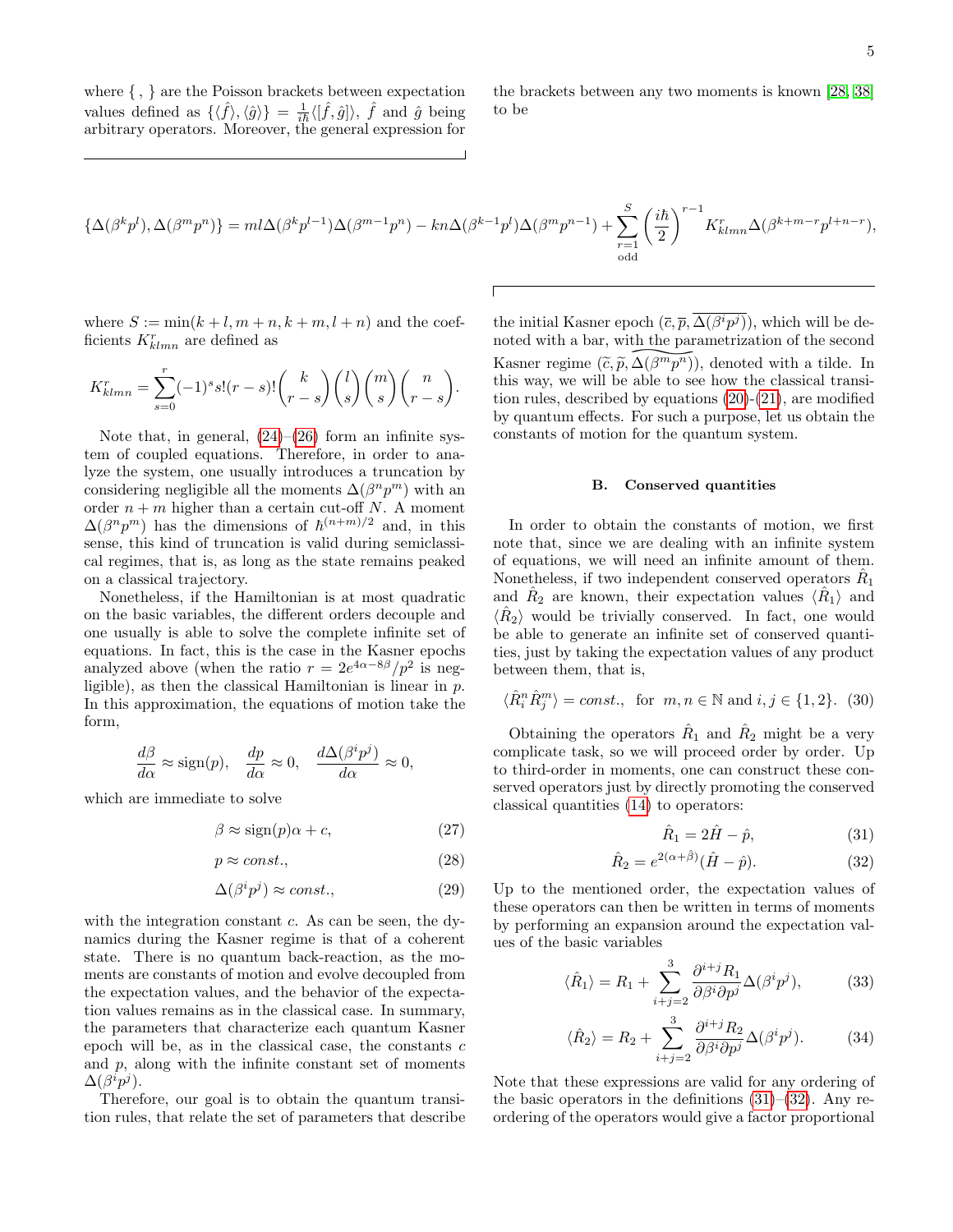to  $\hbar^2$  in the above expansions, which is of fourth-order and thus negligible at this level of approximation. Therefore, up to third order, one can iteratively construct all the necessary constants of motion.

For instance, at second-order, the system is described by the two expectation values  $(\beta, p)$  and the three moments  $\Delta(\beta^i p^j)$  with  $i + j \leq 2$ , namely the correlation  $\Delta(\beta p)$  and the two fluctuations  $\Delta(\beta^2)$  and  $\Delta(p^2)$ . Therefore, in order to completely solve the system, one needs to construct five constants of motion. The expectation values  $(33)$ – $(34)$  are two of them, and another three can be defined as,

<span id="page-5-1"></span>
$$
\langle (\hat{R}_1 - R_1)^2 \rangle, \tag{35}
$$

$$
\langle (\hat{R}_1 - R_1)(\hat{R}_2 - R_2) + (\hat{R}_2 - R_2)(\hat{R}_1 - R_1) \rangle, (36)
$$

$$
\langle (\hat{R}_2 - R_2)^2 \rangle. \tag{37}
$$

Writing these expressions in terms of moments, as performed in  $(33)$ – $(34)$ , and truncating the series at secondorder, one ends up with five constants of motion for five variables and the system is thus completely determined. Note that, for convenience, we have defined the conserved quantities as expectation values of powers of differences, like  $(\hat{R}_i - R_i)^2$ , instead of expectation values of powers, like  $\hat{R}_i^2$ , and with a symmetric ordering of  $R_1$  and  $R_2$ . In this way one automatically gets pure second-order real expressions (there is no zeroth order contributions when expanding these expectation values).

The rationale within a third-order truncation scheme is exactly equivalent to the one applied at second order, but with some more variables. In this case the number of variables is nine: two expectation values  $(\beta, p)$ , three second-

order moments, and four third-order moments (the two pure fluctuations  $\Delta(\beta^3)$  and  $\Delta(p^3)$ , in combination with the two high-order correlations  $\Delta(\beta p^2)$ ,  $\Delta(\beta^2 p)$ ). In addition to the conserved quantities  $(33)$ – $(37)$ , one can construct another four by computing the following expectation values

$$
\langle (\hat{R}_1 - R_1)^3 \rangle, \tag{38}
$$

$$
\langle (\hat{R}_1 - R_1)^2 (\hat{R}_2 - R_2) + (\hat{R}_2 - R_2) (\hat{R}_1 - R_1)^2 \rangle, (39)
$$

$$
\langle (\hat{R}_1 - R_1)(\hat{R}_2 - R_2)^2 + (\hat{R}_2 - R_2)^2(\hat{R}_1 - R_1) \rangle, (40) \langle (\hat{R}_2 - R_2)^3 \rangle.
$$
\n(41)

From fourth order on, the situation gets more involved, as the ordering of the basic operators in the definitions  $(31)–(32)$  $(31)–(32)$  $(31)–(32)$  comes into play. We find out that the expectation value of the operator  $\hat{R}_1$ , with a completely symmetric ordering of basic operators,

<span id="page-5-3"></span><span id="page-5-2"></span>
$$
\hat{R}_1 = 2\hat{H} - \hat{p}\big|_{\text{Weyl}} \tag{42}
$$

is conserved up to seventh-order in moments. Nonetheless, this is not the case for  $\hat{R}_2$ : by considering a Weylordered form for  $\hat{R}_2$ , its time derivative turns out not to be vanishing, due to some terms proportional to  $\hbar^2$ . Still, we have been able to explicitly integrate these nonvanishing terms and, by subtracting the result from the expectation value of the Weyl-ordered operator version of  $R_2$ , construct the corresponding conserved quantity. This leads to the following form for the second conserved operator,

$$
\hat{R}_2 = e^{2(\alpha + \hat{\beta})} (\hat{H} - \hat{p}) + \hbar^2 e^{2(\alpha + \hat{\beta})} (\hat{H} - \hat{p})^2 \frac{15\hat{p}\hat{H}^2 + 11\hat{H}^3 + 3\hat{H}\hat{p}^2 - 4\hat{p}^3}{2\hat{H}^4 \hat{R}_1^2} \Big|_{\text{Weyl}}.
$$
\n(43)

In summary, up to seventh-order in moments, the two operators  $(42)$ – $(43)$  are conserved. Therefore, one can use these expressions to generate, at each order, all the necessary constants of motion by computing expectation values of their products, as explained above for secondand third-order truncations.

#### <span id="page-5-0"></span>C. Quantum Kasner transition

At this point, in order to obtain the quantum transition rules, one can proceed systematically. One just needs to compute the expectation values of products of the conserved operators  $(42)$ – $(43)$ , and write them in terms of moments by performing an expansion around the expectation values  $\beta$  and  $p$ . These constants of motion are then evaluated on each asymptotic Kasner regions, by consid-

ering the behavior of different variables [\(27\)](#page-4-3)–[\(29\)](#page-4-3). The requirement of conservation of these quantities leads to a system of equations that relates the parameters of the first Kasner epoch  $(\bar{c}, \bar{p}, \Delta(\beta^i p^j))$  with those of the second Kasner regime  $(\tilde{c}, \tilde{p}, \Delta(\beta^i p^j)))$ <br>must then be solved to ob  $\frac{\overline{p}, \Delta(\beta^i)}{\Delta(\beta^i p^j)}$ <br>to obt )). This system of equations must then be solved to obtain the quantum transition rules.

For definiteness, we will complete this procedure with a fifth-order truncation, by assuming that all moments  $\Delta(\beta^i p^j)$  with  $i + j > 5 =: N$  are negligible. Up to this order, there are 20 variables and one needs to construct the same amount of constants of motion.

Regarding the classical variables we find out that, on the one hand, making use of the conserved quantity  $\langle \hat{R}_1 \rangle$ , which takes the simple form  $\langle \hat{R}_1 \rangle = 2|p| - p$  at every order in the Kasner regimes, one can immediately obtain the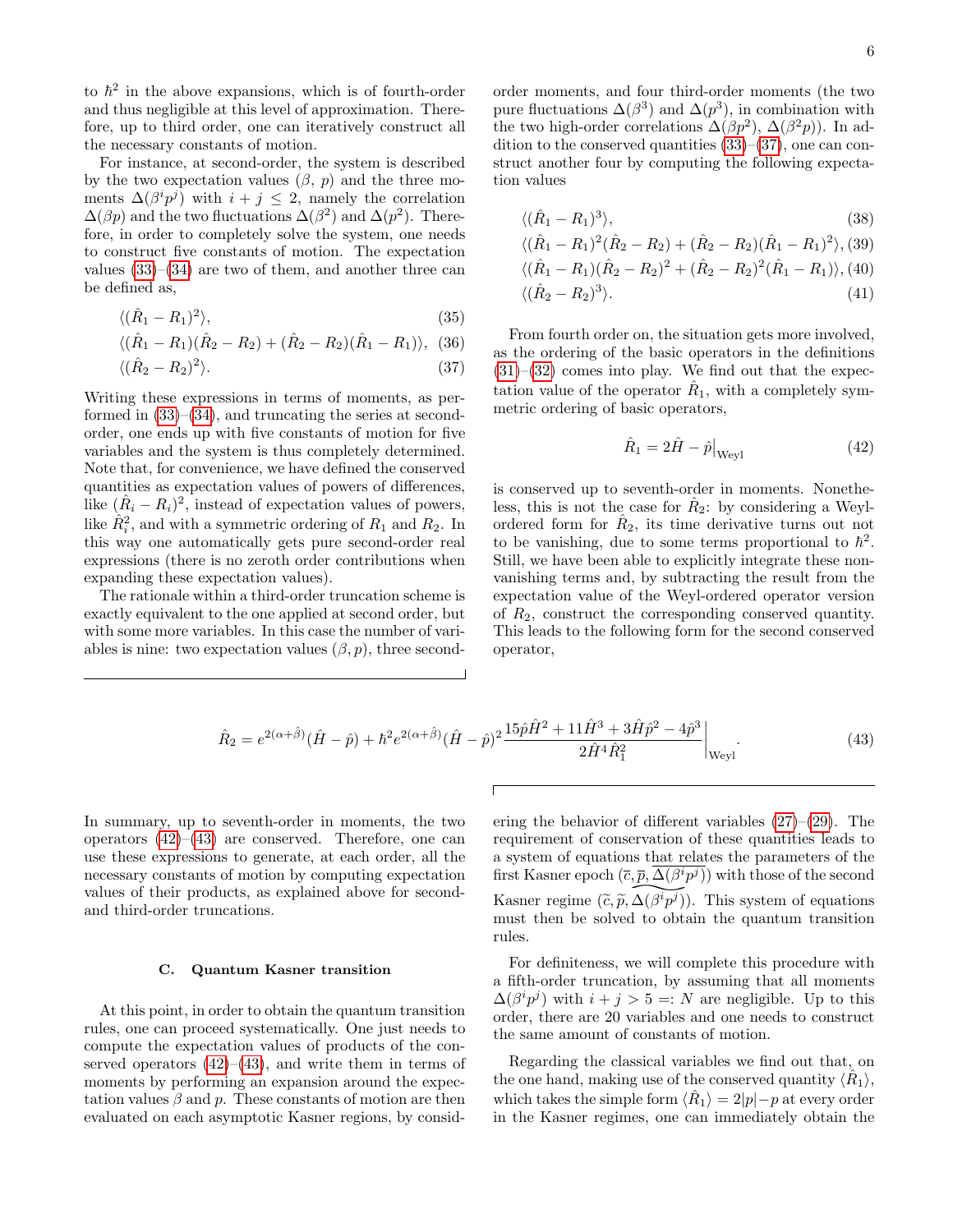transition rule for the momentum  $p$ ,

$$
\widetilde{p} = -\frac{1}{3}\overline{p}.\tag{44}
$$

This expression keeps the same form as its classical counterpart [\(20\)](#page-3-5) and it is not affected by the moments. On the other hand, the quantum back-reaction does affect the transition rule for the parameter  $c$ , which encodes the asymptotic behavior of the shape-parameter  $\beta$ , and <span id="page-6-1"></span>it takes the form

<span id="page-6-5"></span>
$$
\widetilde{c} = -3\overline{c} - \frac{1}{2}\ln\left(\frac{2\overline{p}^2}{3}\right) + \sum_{n=2}^{N} \frac{(-1)^n}{n\overline{p}^n} \overline{\Delta(p^n)}.
$$
 (45)

However, note that only the initial relative pure fluctuations of the momentum  $\overline{\Delta(p^n)}/\overline{p}^n$  appear in this relation.

Concerning the moments, their transition rules are more involved, and they are explicitly displayed in App. [A.](#page-10-0) Nevertheless, the general transition rule can be writ-ten as follows,<sup>[3](#page-6-0)</sup>

$$
\widehat{\Delta(\beta^n p^m)} = (-3)^{n-m} \overline{\Delta(\beta^n p^m)} + \sum_{r=0}^{r_{max}} \sum_{k=0}^{n-1} \sum_{l=l_{min}}^{l_{max}} \frac{a_{nmklr}}{\overline{p}^{n+l+r-k}} \overline{\Delta(p^r)} \ \overline{\Delta(\beta^k p^{n+m+l-k})},\tag{46}
$$

with certain numerical coefficients  $a_{nmklr}$ . In fact, all explicit factors p that appear in this expression can be <span id="page-6-2"></span>absorbed by considering relative moments with respect to p (that is,  $\Delta(\beta^n p^m)/p^m$ ), and by taking into account the transition rule [\(44\)](#page-6-1),

$$
\frac{\widehat{\Delta(\beta^n p^m)}}{\widetilde{p}^m} = (-3)^n \frac{\widehat{\Delta(\beta^n p^m)}}{\overline{p}^m} + \sum_{r=0}^{r_{max}} \sum_{k=0}^{n-1} \sum_{l=l_{min}}^{l_{max}} b_{nmklr} \frac{\widehat{\Delta(p^r)}}{\overline{p}^r} \frac{\widehat{\Delta(\beta^k p^{n+m+l-k})}}{\overline{p}^{n+m+l-k}},
$$
\n(47)

with  $b_{nmklr} = (-3)^m a_{nmklr}$ . In this way, the transition rule for the relative moments does not explicitly depend on the values of the asymptotic classical parameters p or  $\boldsymbol{c}.$ 

In the above expressions, the lower limit for  $l$  is defined as  $l_{min} = \max\{-r, k - (n + m)\}.$  This ensures that the right-hand sides of [\(46\)](#page-6-2) and [\(47\)](#page-6-3) are exclusively given by contributions of order higher or equal to  $n+m$ . Moreover, the upper limits of two of the sums,  $r_{max}$  and  $l_{max}$ , are an artifact of the truncation we are considering, and they just impose that the product of two moments inside the sum to be, at most, of order N, that is,  $n+m+l+r \leq N$ . However, the upper limit in the sum in  $k$  is independent of the truncation, and thus physically meaningful. More precisely, the largest possible value for k is  $n-1$ , that is, lower that the index in  $\beta$  of the final moment under consideration. Therefore, this means that the asymptotic form of a moment  $\Delta(\beta^n \overline{p^m})$ refore, th $\widehat{\Delta(\beta^n p^m)}$ <br>tial valu ) after the Kasner transition, depends on the initial value of the very same moment

 $\Delta(\beta^n p^m)$  and all moments  $\Delta(\beta^k p^q)$ , with any  $q \geq 0$  but with  $0 \leq k \leq n-1$ . This translates into the fact that for a given moment, the larger the index of the shape parameter  $n$ , the more complicate is the corresponding transition rule, as more initial moments enter into play.

In particular, the relative pure fluctuations of the momentum p, that is moments with  $n = 0$ , have a very simple transition rule. In fact, they have the same asymptotic value after and before the transition

<span id="page-6-4"></span><span id="page-6-3"></span>
$$
\frac{\widehat{\Delta(p^m)}}{\widehat{p}^m} = \frac{\overline{\Delta(p^m)}}{\overline{p}^m}.
$$
\n(48)

This is due to the fact that, at any order, the conserved quantity  $\langle (\hat{R}_1 - \langle \hat{R}_1 \rangle)^m \rangle$  takes the simple form  $\langle (\hat{R}_1 - \hat{R}_2)^m \rangle$  $\langle \hat{R}_1 \rangle^m$  =  $(2\text{sign}(p) - 1)^m \Delta(p^m)$  in the Kasner regime. For  $n = 1$  the transition rule complicates a bit,

$$
\frac{\widehat{\Delta(\beta p^m)}}{\widehat{p}^m} = -3 \frac{\overline{\Delta(\beta p^m)}}{\overline{p}^m} + \sum_{k=m+1}^N \frac{(-1)^{k-m}}{k-m} \frac{\overline{\Delta(p^k)}}{\overline{p}^k} + \sum_{k=2}^{N-m} \frac{(-1)^{k-1}}{k} \frac{\overline{\Delta(p^m)}}{\overline{p}^m} \frac{\overline{\Delta(p^k)}}{\overline{p}^m}, \quad (49)
$$

but, as can be seen, only moments  $\Delta(\beta p^m)$  and  $\Delta(p^n)$ appear on the right-hand side. In order to check the

<span id="page-6-0"></span><sup>3</sup> There is just one exception to this general rule. As can be seen in App. [A,](#page-10-0) apart from the terms given in [\(46\)](#page-6-2), the transition rule [\(A6\)](#page-11-8) for the moment  $\Delta(\beta^3)$  contains an extra term proportional to  $\hbar^2$ .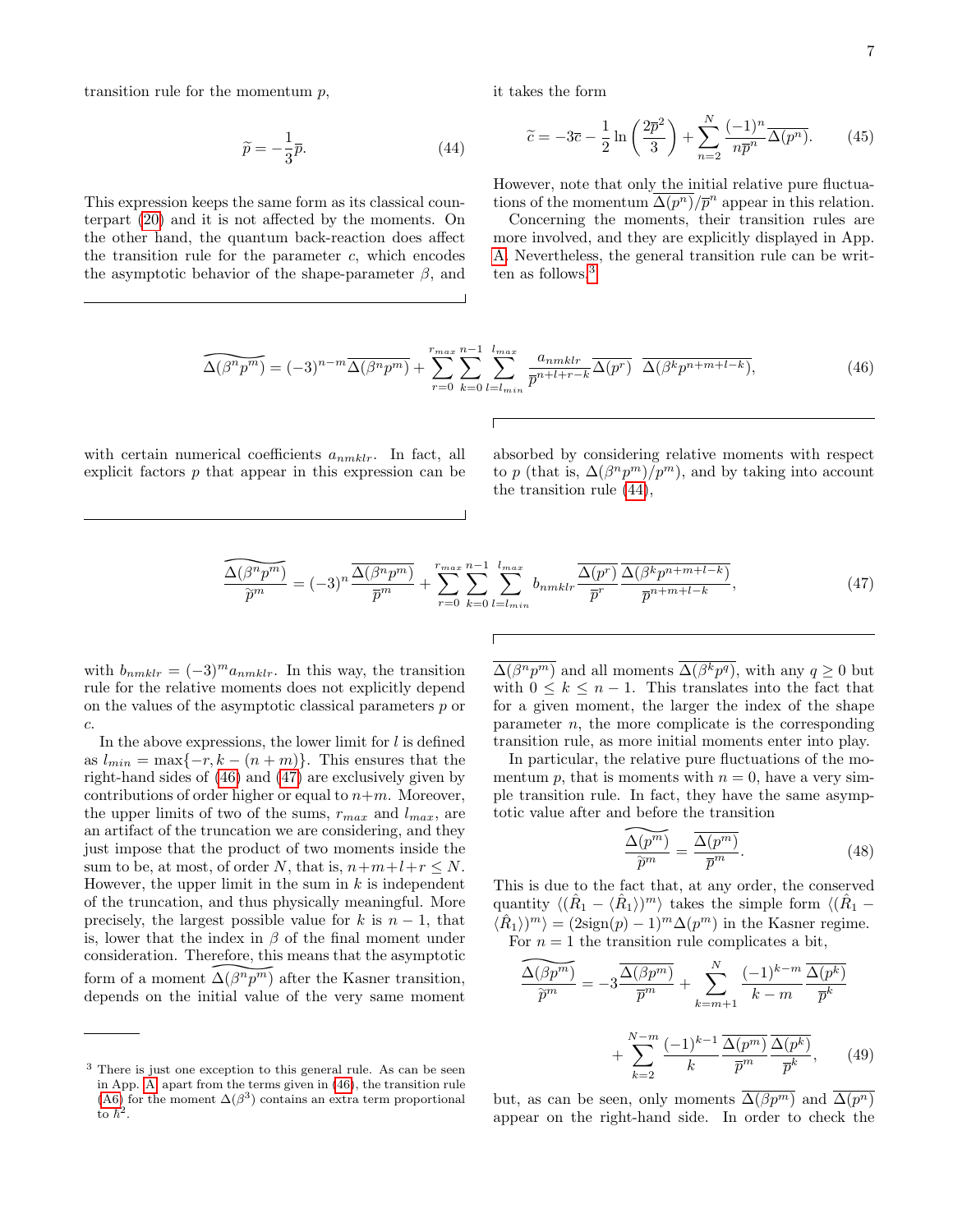transition rules for higher values of  $n$ , we refer the reader to App. [A.](#page-10-0)

Another important property of the transition rule [\(47\)](#page-6-3) is that it is composed by linear  $(r = 0)$  as well as quadratic  $(r \neq 0)$  terms on initial moments. Nonetheless, concerning these quadratic combinations, note that one of the components is always given by pure fluctuations of the momentum  $\overline{\Delta(p^r)}/\overline{p}^r$ , which are conserved through the Kasner transition [\(48\)](#page-6-4).

In expressions  $(46)$ – $(47)$ , we have chosen to explicitly write the contribution of the initial moment  $\Delta(\beta^n p^m)$  on the right-hand side, instead of including it in the sum. In this way, one can see that the transition produces two distinct effects on the moments.

On the one hand, the moment  $\Delta(\beta^n p^m)$  is modified by a multiplicative factor  $(-3)^{n-m}$ . Therefore, for moments with more weight on  $\beta$  than on p, that is with  $n > m$ , the absolute value of the moment is increased by this factor. On the contrary, for moments with a dominant contribution of  $p(n < m)$ , this effect produces a decrease in their absolute value. Finally, moments with  $n = m$  are not affected by this global factor. All in all, this effect produces a squeezing of the state on the phase space by compressing it in the  $p$  direction, and stretching it in the  $\beta$  direction. The compression in the p direction, given by the factor  $(-3)^m$ , is clearly inherited from the transition rule for the momentum [\(44\)](#page-6-1). This is why the relative moments  $\Delta(\beta^n p^m)/p^m$  do not suffer such compression in p. The effect in the  $\beta$  direction is also related to the factor −3 that appears in the transition rule [\(45\)](#page-6-5) for the parameter c that defines the asymptotic behavior of  $\beta$ . But since, in this case, there are other moments involved, it is not straightforward to absorb the factor  $(-3)^n$  in the definition of certain relative moments.

On the other hand, the moment  $\Delta(\beta^n p^m)$  is modified by the presence of other moments  $\Delta(\beta^k p^q)$ , with  $0 \leq k \leq$  $n-1$ . This effect, which couples the final value of a given moment with the initial value of other moments, has not a definite sign, since the numerical factors  $a_{nmklr}$  can be either positive or negative. Therefore, the interpretation of this effect is not so clear as the previous one, and one has to check individual moments (and particular states) to see how each moment is affected.

For instance, if we consider an initial Gaussian state in the momentum p, these effects can easily been observed. Its corresponding moments, i.e., the asymptotic moments before the transition, are given as follows

<span id="page-7-4"></span>
$$
\overline{\Delta(\beta^{2n}p^{2m})} = 2^{-2(n+m)}\hbar^{2n}\sigma^{2(m-n)}\frac{(2n)!(2m)!}{n!m!}, \quad (50)
$$

for  $\forall n, m \in \mathbb{N}$ , and vanishing otherwise. These moments will evolve and after the transition, they will transform according to [\(46\)](#page-6-2). For the sake of clarity, let us focus on how the second-order moments are modified

$$
\widetilde{\Delta(\beta p)} = \frac{\overline{\Delta(p^2)}}{3\overline{p}} + \frac{\overline{\Delta(p^4)}}{9\overline{p}^3},\tag{51}
$$

<span id="page-7-2"></span><span id="page-7-1"></span>
$$
\widetilde{\Delta(p^2)} = \frac{1}{9} \overline{\Delta(p^2)},\tag{52}
$$

<span id="page-7-3"></span>
$$
\widetilde{\Delta(\beta^2)} = 9\overline{\Delta(\beta^2)} + \frac{\overline{\Delta(p^2)}}{\overline{p}^2} \left(1 - \frac{\overline{\Delta(p^2)}}{4\overline{p}^2}\right) + \frac{11}{12} \frac{\overline{\Delta(p^4)}}{\overline{p}^4},
$$
\n(53)

 $\bar{p}$  being the value of p in the initial Kasner regime. First of p being the value of p in the initial Kas<br>all, from [\(51\)](#page-7-1) we observe that  $\widehat{\Delta(\beta p)}$ <br>that the transition generates a posit  $\beta p$ ) > 0, which means that the transition generates a positive correlation between  $\beta$  and p. Thus, since this correlation is vanishing for any Gaussian state, it is clear that the final state does not belong to this class. Moreover, from relation [\(52\)](#page-7-2) one can see that the initial state is compressed in the  $p$  direction. However, from the transition rule [\(53\)](#page-7-3) it is not straightforward to deduce whether the initial state is stretched or compressed in the  $\beta$  direction. Nevertheless, by considering the explicit form [\(50\)](#page-7-4) for the initial moments, it can be shown that,

$$
\frac{\widetilde{\Delta(\beta^2)}}{\widetilde{\Delta(\beta^2)}} = \frac{\frac{5\sigma^6}{4\overline{p}^4} + \frac{\sigma^4}{\overline{p}^2}}{\hbar^2} + 9,\tag{54}
$$

which is clearly larger than one. Therefore, an initial Gaussian state is certainly stretched in the  $\beta$  direction.

Finally, it is also interesting to evaluate the Heisenberg uncertainty principle which, for the final state takes the form,

$$
\widetilde{\Delta(p^2)} \widetilde{\Delta(\beta^2)} - \widetilde{(\Delta(\beta p))}^2 - \frac{\hbar^2}{4} = \frac{\sigma^6 (\bar{p}^2 - \sigma^2)}{144\bar{p}^6} \ge 0.
$$

In order to be satisfied, the relative initial fluctuation of the momentum should be small,  $\sigma/p \leq 1$ , which is consistent with our assumption of peaked semiclassical states.

## <span id="page-7-0"></span>D. Analysis of the transition dynamics for a Gaussian initial state

In this section we are interested in examining in detail the evolution of the state and, more specifically, the transition dynamics. In order to develop this study, we will need to perform a numerical analysis. For this purpose, let us consider an initial unsquezeed Gaussian state in the initial Kasner epoch, characterized by a Gaussian width √  $\sigma = \sqrt{\hbar}$ . The moments for such a state take the form given in equation [\(50\)](#page-7-4). In addition, for the rest of the variables, we choose as initial conditions  $p = 1, \beta = 100$ and  $\alpha = 100$ . In this way we ensure that the potential of the Hamiltonian is negligible and thus the system begins in a Kasner regime.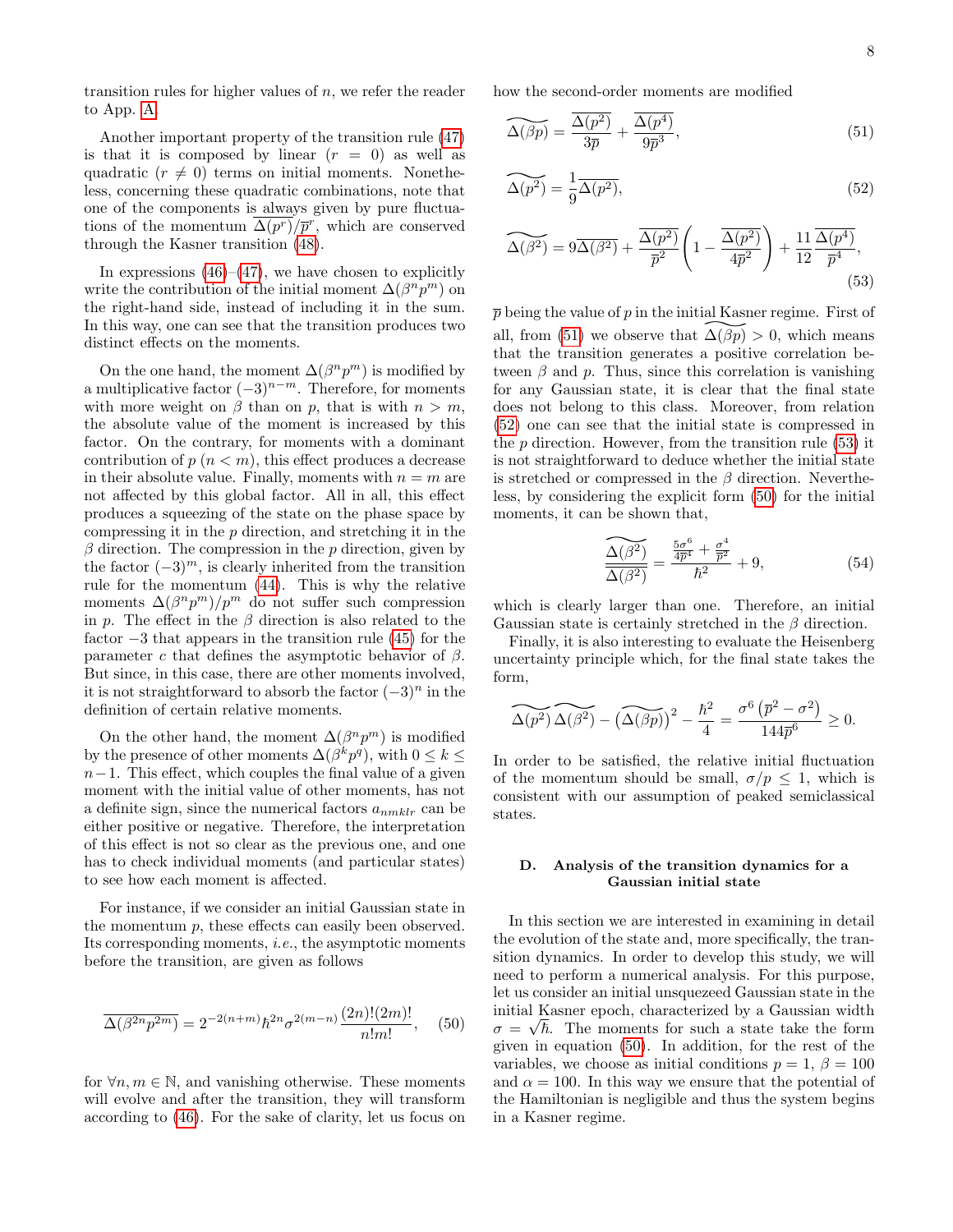

<span id="page-8-0"></span>FIG. 3. Comparison of classical and quantum evolution of the momentum  $p$  during the transition. The orange line represents the classical evolution and the blue one the quantum evolution.



<span id="page-8-1"></span>FIG. 4. Comparison of classical and quantum evolution of the shape-parameter  $\beta$  during the transition. The orange line represents the classical evolution and the blue one the quantum evolution.

As expected, the numerical study shows that, evolving the system towards lower values of  $\alpha$ , the system follows the Kasner dynamics until it undergoes a transition, which happens near  $\alpha = 0$ . This transition takes place in a very small period of time and then the system reaches its final equilibrium value –the final Kasner regime– very quickly.

On the one hand, concerning the evolution of the expectation values  $p$  and  $\beta$ , we conclude that they remain almost identical as in the classical case, that is, as depicted in Figs. [1](#page-2-2) and [2.](#page-2-3) In fact, only in a very close zoom into the transition (near  $\alpha = 0$ ) we can appreciate a slight modification in their evolution, which is shown in Figs. [3](#page-8-0) and [4.](#page-8-1) In particular, from these figures one can see that quantum effects slightly increase the value of  $p$  and  $\beta$  around the transition.

On the other hand, in Figs. [5–](#page-8-2)[8](#page-9-1) the evolution of the moments has been plotted. As it can be seen, during the initial Kasner regime they hold a constant value, at certain point they begin to perform strong oscillations but then they quickly relax to another constant value, which characterizes the coherent state during the final Kasner regime. It is particularly interesting to observe that the moments that were vanishing in the initial Kasner epoch –due to the choice of the Gaussian state– are not vanishing in the final one. This is indeed an expected outcome



<span id="page-8-2"></span>FIG. 5. Evolution of the second-order moments.  $\Delta(\beta p)$  is depicted in blue,  $\Delta(p^2)$  in purple and  $\Delta(\beta^2)$  in orange. During the transition a small positive correlation is generated, the fluctuation of the shape-parameter is amplified, and the fluctuation of the moment is diminished.

according to the transition laws that we have discussed in the previous section. In particular, this means that even when we choose an initial state where there are no correlations between  $\beta$  and  $p$ , the transition generates correlations for the final state.

In fact, all the initial vanishing moments are activated in a similar way: as they approach the transition they experience an excitation and start to grow exponentially, until they begin to oscillate. This behavior is shown in Fig. [9,](#page-9-2) where one can notice that all of them grow with the same slope in a logarithmic plot. This slope is related to the potential of the Hamiltonian and is found to be equal to −4. That is, between the exact Kasner regime and the transition, the moments begin to feel the presence of a nonvanishing potential and their evolution is driven by  $\Delta(\beta^n p^m) \propto e^{-4\alpha}$ . Furthermore, we see that the lower the order of a given moment, the sooner it is activated, which is in agreement with the semiclassical hierarchy of moments we are assuming. The same applies to the beginning of the oscillation period: lower-order moments begin their oscillation regime before higher-order ones.

The precise dynamics of the moments is quite complicate but, if we look into the transition in more detail, there are some general features that one can see. For instance, we observe that lower-order moments tend to oscillate with bigger amplitudes as higher-order ones, as can be seen in Figs. [5](#page-8-2)[–8.](#page-9-1) Moreover, at each given order, the pure fluctuations of  $p$  have the biggest amplitudes. And the higher the index of  $p$  the earlier the moments reach their final equilibrium value.

Furthermore, in general, it can be seen that moments with at least one odd index, *i.e.*, the initially vanishing ones, present more oscillations. In fact, as shown in Fig. [10,](#page-9-3) pure fluctuations of the shape-parameter  $\Delta(\beta^n)$  with an even index  $n$  do not oscillate per se; they just have a local minimum in the transition and then grow up to their final value.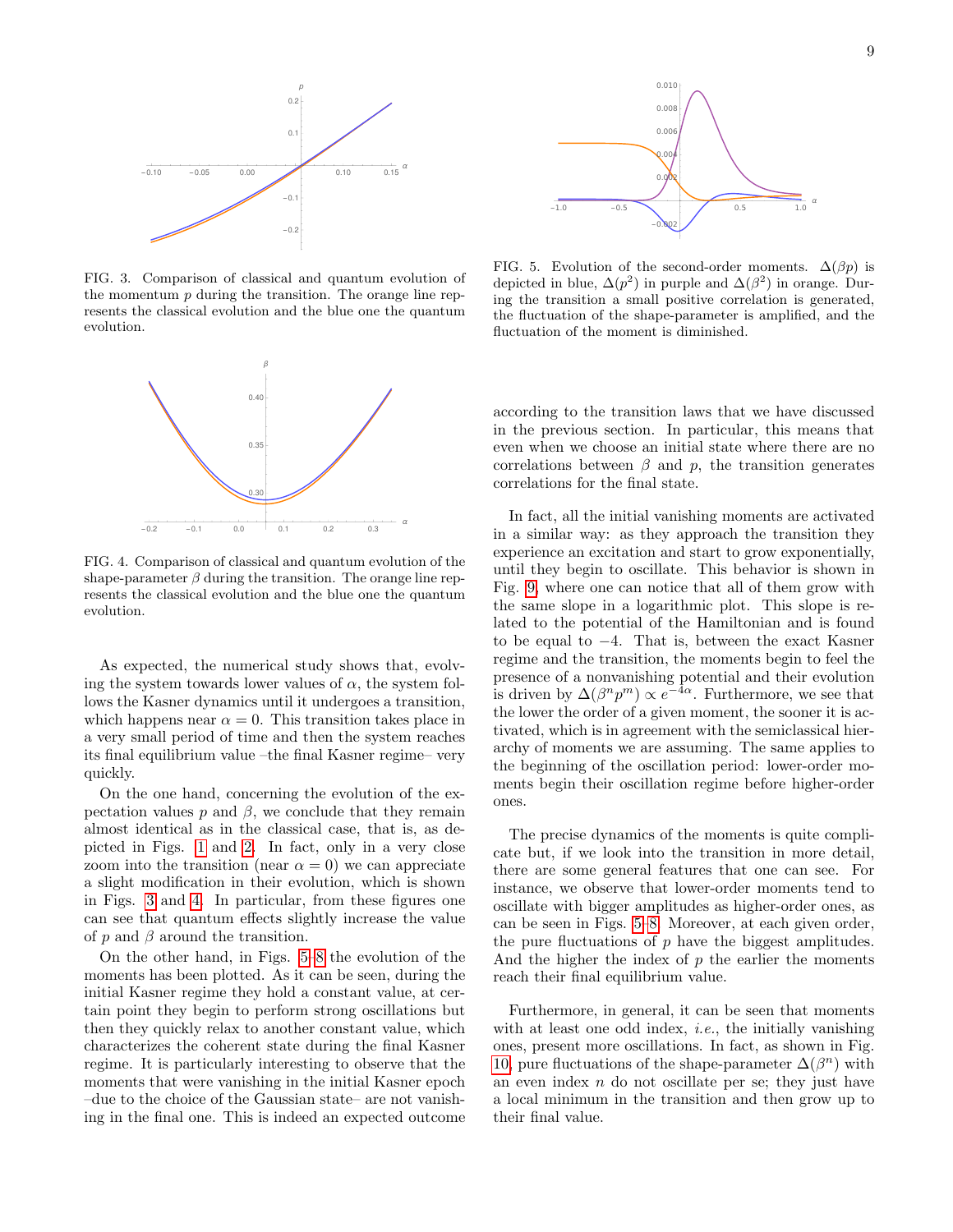

FIG. 6. Evolution of the third-order moments, with the whole range of the amplitude in the first plot and with a zoom in the second.  $\Delta(p^2\beta)$  is depicted in blue,  $\Delta(\beta^2p)$  in purple,  $\Delta(p^3)$ in orange and  $\Delta(\beta^3)$  in green.



<span id="page-9-1"></span>FIG. 8. Evolution of the fifth-order moments, with the whole range of the amplitude in the first plot and with a zoom in the second.  $\Delta(\beta^5)$  is depicted in blue,  $\Delta(p^5)$  in purple,  $\Delta(\beta^3 p^2)$ in orange,  $\Delta(\beta^2 p^3)$  in green,  $\Delta(\beta^4 p)$  in black and  $\Delta(\beta p^4)$  in red.



FIG. 7. Evolution of the fourth-order moments, with the whole range of the amplitude in the first plot and with a zoom in the second.  $\Delta(\beta^3 p)$  is depicted in blue,  $\Delta(\beta p^3)$  in purple,  $\Delta(\beta^4)$  in orange,  $\Delta(p^4)$  in green and  $\Delta(\beta^2 p^2)$  in black.

# <span id="page-9-0"></span>IV. DISCUSSION

In this paper, we have considered a quantum locally rotationally symmetric Bianchi II model in order to analyze the transition between Kasner epochs. The behavior of the classical variables through this transition is wellknown, but there is an open discussion about how this behavior might be modified when considering quantum



FIG. 9. Logarithmic evolution of the initial vanishing moments with respect to  $\alpha$  as they approach the transition.

<span id="page-9-2"></span>

<span id="page-9-3"></span>FIG. 10. Evolution of  $\Delta(\beta^2)$  and  $\Delta(\beta^4)$  during the transition, in the first and second plot respectively.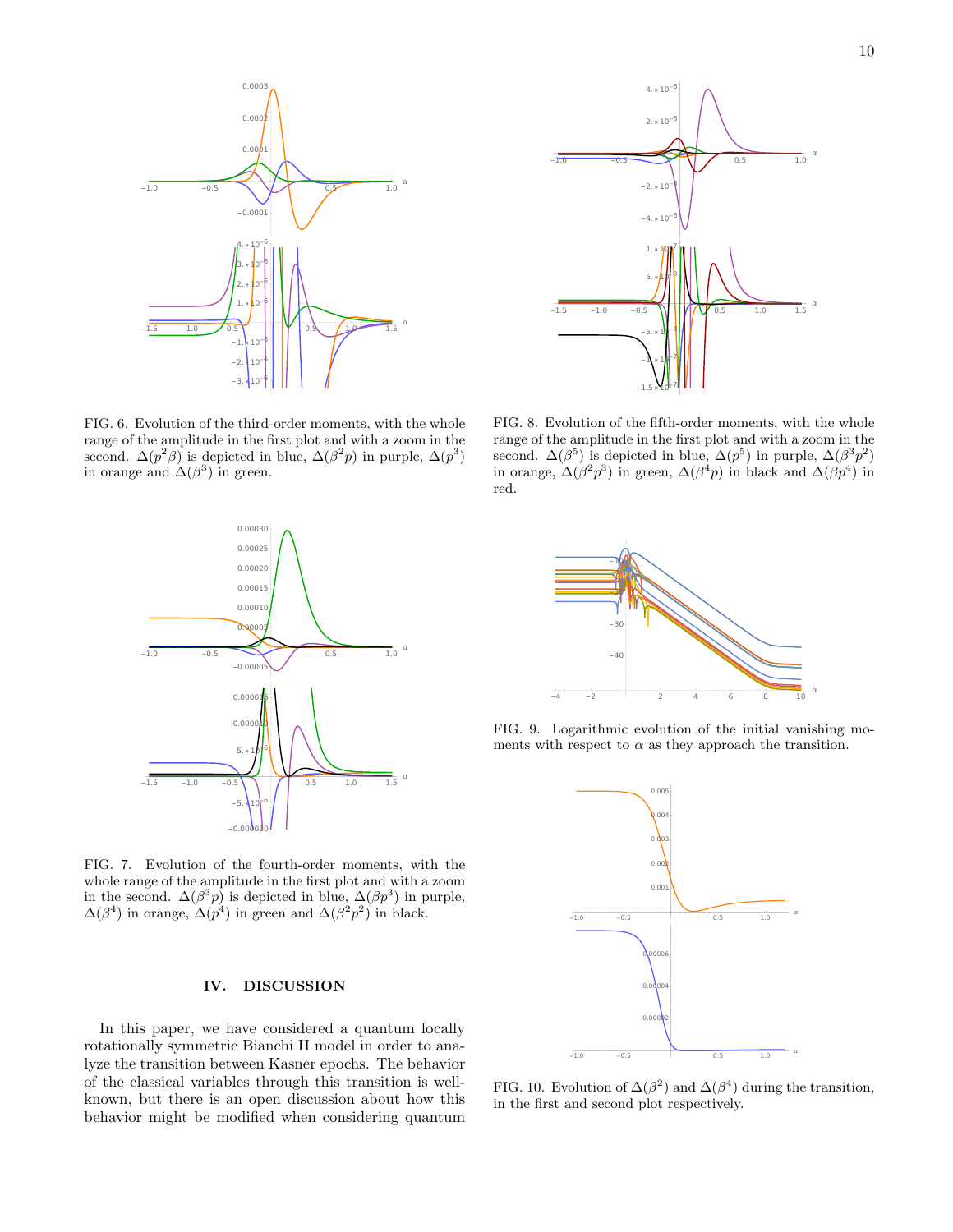effects that are expected to be relevant close to the singularity.

In order to describe the dynamics of this system, we have considered Misner variables, which are given by the (logarithm of the) spatial volume and two anisotropic shape-parameters. In the locally rotationally symmetric case under consideration, one of the shape-parameters is vanishing. In addition, the Hamiltonian constraint is deparametrized by choosing the (logarithm of the) spatial volume as the internal time, which leaves the system with one physical degree of freedom  $(\beta, p)$ ,  $\beta$  being the nonvanishing shape-parameter and p its conjugate momentum.

Once performed the quantization of the system, the whole information of the quantum state is encoded in the infinite set of moments [\(22\)](#page-3-2). Our analysis then shows that, for peaked semiclassical states, the classical qualitative picture is maintained in the quantum regime: there are two asymptotic Kasner regions, connected by a quick transition. In particular, during the Kasner epochs, the state evolves coherently, as  $\langle \hat{\beta} \rangle$  and  $\langle \hat{\psi} \rangle$  follow a classical trajectory on the phase space, whereas all the fluctuations and higher-order moments are kept constant throughout evolution.

By considering a fifth-order truncation in the moments, which corresponds to neglecting terms of an order  $\hbar^3$  and higher, we have been able to obtain the explicit analytic transition rules, that relate the parametrization of the state before and after the transition. These rules, schematically given by equations  $(44)$ – $(46)$  and explicitly displayed in App. [A,](#page-10-0) comprise the most relevant result of the present paper.

The transition rule for the momentum  $p(44)$  $p(44)$  remains unchanged with respect to its classical counterpart. Nonetheless the transition rule for the parameter  $c$  [\(45\)](#page-6-5), which characterizes the asymptotic behavior of the shape-parameter  $\beta$ , is slightly modified by quantum back-reaction effects. Interestingly, this back-reaction is completely encoded in the relative pure fluctuations of the momentum  $\Delta(p^n)/p^n$ .

Concerning the moments, their transition rule [\(46\)](#page-6-2) is much more involved, but one can notice certain general properties. In particular, the asymptotic form of a given moment  $\Delta(\beta^n p^m)$  after the transition is given by certain combination of the initial value of all moments  $\Delta(\beta^k p^q)$ with  $k \leq n$  and any q. Therefore, the complexity of the transition rule is largely governed by the index of the shape-parameter  $n$ . Furthermore, one can see that the transition introduces two distinct deformations on the state. On the one hand, the initial value of the moment is multiplied by certain coefficient, which produces

a squeezing of the state on the phase space by compressing it in the p direction and stretching it in the  $\beta$  direction. On the other hand, the back-reaction of other moments enters as an additive deformation in the transition rule. The physical interpretation of this second effect is though not so clear.

Finally, in order to understand more precisely the dynamics during the transition, in the last section, we have performed some numerical simulations for an initial Gaussian state. The state is deformed throughout the transition, as expected from the transition rules, and the initial vanishing moments are excited. In particular the transition generates a positive correlation of the system. In addition, we observe that the constant asymptotic values of the moments are connected through quick and strong oscillations.

Let us remark that this analysis has been carried out for a particular Kasner transition. We have developed then a first approach to understand the prevalence and changes of Kasner transitions, which play a key role in the chaotic oscillatory BKL behavior, under quantum effects. A further study to a general case should be analyzed in the future to have a full understanding of the quantum survival of the BKL transitions.

## ACKNOWLEDGMENTS

AA-S is supported by the ERC Advanced Grant No. 740209. SFU acknowledges financial support from an FPU fellowship of the Spanish Ministry of Universities. This work is funded by Projects FIS2017-85076- P and FIS2017-86497-C2-2-P (MINECO/AEI/FEDER, UE), and by Basque Government Grant No. IT956-16.

#### <span id="page-10-0"></span>Appendix A: Quantum transition rules

In this appendix we display the complete explicit transition rules for the 20 parameters that describe the Kasner regime of the system up to fifth-order in moments, that is, p, c, and all moments  $\Delta(\beta^n p^m)$  with  $n + m \leq 5$ . In order to remove all explicit dependence on  $p$  from the expressions, we provide the transition rules for the relative moments  $Q^{nm} := \Delta(\beta^n p^m)/p^m$ . As in the main text, the objects before the transition are denoted with a bar  $(\bar{p}, \bar{c}, \bar{Q}^{nm})$ , whereas after the transition they are denoted with a tilde  $(\widetilde{p}, \widetilde{c}, \widetilde{Q}^{nm})$ :

$$
\widetilde{p} = -\frac{1}{3}p,\tag{A1}
$$

$$
\tilde{c} = -3c - \frac{1}{2}\ln\left(\frac{2p^2}{3}\right) + \frac{1}{2}\overline{Q}^{02} - \frac{1}{3}\overline{Q}^{03} + \frac{1}{4}\overline{Q}^{04} - \frac{1}{5}\overline{Q}^{05},\tag{A2}
$$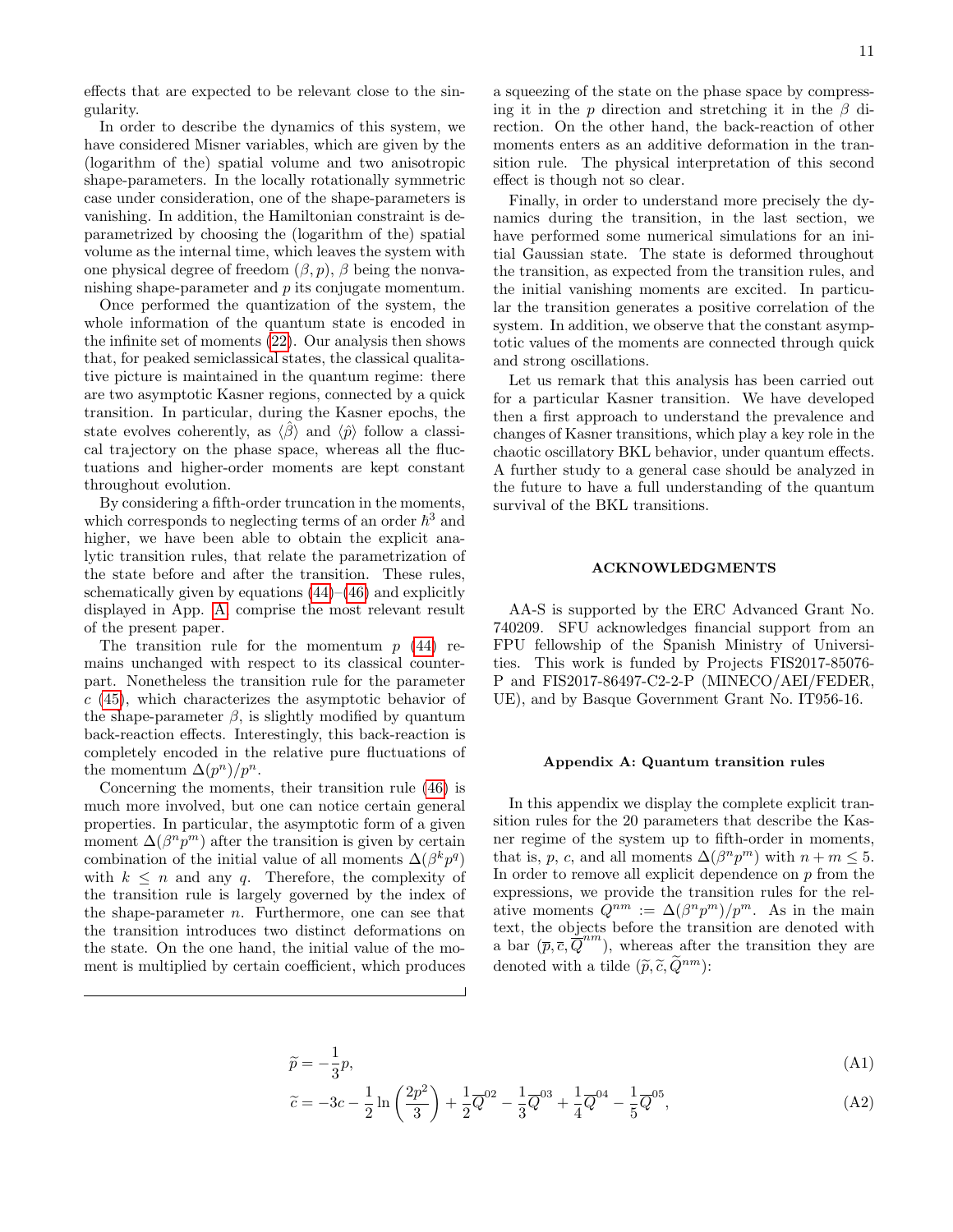$$
\tilde{Q}^{11} = -3\overline{Q}^{11} - \overline{Q}^{02} + \frac{1}{2}\overline{Q}^{03} - \frac{1}{3}\overline{Q}^{04} + \frac{1}{4}\overline{Q}^{05},
$$
\n(A3)

<span id="page-11-8"></span>
$$
3\overline{Q}^{11} + 9\overline{Q}^{20} - \overline{Q}^{03} - 3\overline{Q}^{12} + 2\overline{Q}^{13} - \frac{1}{4}(\overline{Q}^{02})^2 + \frac{11}{12}\overline{Q}^{04} + \frac{1}{3}\overline{Q}^{02}\overline{Q}^{03} - \frac{3}{2}\overline{Q}^{14},
$$

$$
\widetilde{Q}^{20} = \overline{Q}^{02} + 6\overline{Q}^{11} + 9\overline{Q}^{20} - \overline{Q}^{03} - 3\overline{Q}^{12} + 2\overline{Q}^{13} - \frac{1}{4}(\overline{Q}^{02})^2 + \frac{11}{12}\overline{Q}^{04} + \frac{1}{3}\overline{Q}^{02}\overline{Q}^{03}
$$
\n
$$
-\frac{5}{6}\overline{Q}^{05} - \frac{3}{2}\overline{Q}^{14},
$$
\n
$$
\widetilde{Q}^{02} = \overline{Q}^{02}
$$
\n(A4)

$$
-\frac{5}{6}\overline{Q}^{05} - \frac{3}{2}\overline{Q}^{14},\tag{A4}
$$

$$
-\frac{5}{6}\overline{Q}^{05} - \frac{3}{2}\overline{Q}^{14},
$$
\n
$$
^{02} = \overline{Q}^{02},
$$
\n(A4)

$$
\widetilde{Q}^{02} = \overline{Q}^{02},
$$
\n
$$
\widetilde{Q}^{30} = -\frac{9}{4\pi^2} \hbar^2 - 27\overline{Q}^{30} - 27\overline{Q}^{21} - 9\overline{Q}^{12} - \overline{Q}^{03} - \frac{3}{2}(\overline{Q}^{02})^2 + \frac{3}{2}\overline{Q}^{04} + 9\overline{Q}^{13}
$$
\n(A5)

$$
4p^{2} + \frac{27}{2}\overline{Q}^{22} - 9\overline{Q}^{02}\overline{Q}^{11} - \frac{27}{2}\overline{Q}^{02}\overline{Q}^{20} - \frac{7}{4}\overline{Q}^{05} - \frac{33}{4}\overline{Q}^{14} - 9\overline{Q}^{23} + 6\overline{Q}^{03}\overline{Q}^{11} + 9\overline{Q}^{03}\overline{Q}^{20} + \frac{5}{2}\overline{Q}^{02}\overline{Q}^{03} + \frac{9}{2}\overline{Q}^{02}\overline{Q}^{12},
$$
 (A6)

03 , (A7)

$$
\widetilde{Q}^{03} = \overline{Q}^{03},
$$
\n
$$
\widetilde{Q}^{21} = 9\overline{Q}^{21} + 6\overline{Q}^{12} + \overline{Q}^{03} - \overline{Q}^{04} - 3\overline{Q}^{13} + (\overline{Q}^{02})^2 + 3\overline{Q}^{02}\overline{Q}^{11} + 2\overline{Q}^{14} + \frac{11}{19}\overline{Q}^{05} - 2\overline{Q}^{03}\overline{Q}^{11} - \frac{7}{6}\overline{Q}^{02}\overline{Q}^{03},
$$
\n(A8)

$$
\widetilde{Q}^{12} = -3\overline{Q}^{12} - \overline{Q}^{03} + \frac{1}{2}\overline{Q}^{04} - \frac{1}{2}(\overline{Q}^{02})^2 - \frac{1}{3}\overline{Q}^{05} + \frac{1}{3}\overline{Q}^{02}\overline{Q}^{03},\tag{A9}
$$

$$
\widetilde{Q}^{40} = 81\overline{Q}^{40} + \overline{Q}^{04} + 12\overline{Q}^{13} + 54\overline{Q}^{22} + 108\overline{Q}^{31} - 2\overline{Q}^{05} - 18\overline{Q}^{14} - 54\overline{Q}^{23} \n- 54\overline{Q}^{32} + 2\overline{Q}^{02}\overline{Q}^{03} + 18\overline{Q}^{02}\overline{Q}^{12} + 54\overline{Q}^{02}\overline{Q}^{21} + 54\overline{Q}^{02}\overline{Q}^{30},
$$
\n(A10)

$$
\tilde{Q}^{04} = \overline{Q}^{04},\tag{A11}
$$

$$
\tilde{Q}^{13} = -3\overline{Q}^{13} - \overline{Q}^{04} + \frac{1}{2}\overline{Q}^{05} - \frac{1}{2}\overline{Q}^{02}\overline{Q}^{03},\tag{A12}
$$

$$
\widetilde{Q}^{31} = -27\overline{Q}^{31} - 9\overline{Q}^{13} - 27\overline{Q}^{22} - \overline{Q}^{04} + \frac{3}{2}\overline{Q}^{05} + 9\overline{Q}^{14} + \frac{27}{2}\overline{Q}^{23} - \frac{3}{2}\overline{Q}^{02}\overline{Q}^{03}
$$

$$
-9\overline{Q}^{02}\overline{Q}^{12} - \frac{27}{2}\overline{Q}^{02}\overline{Q}^{21},\tag{A13}
$$

$$
\widetilde{Q}^{22} = 9\overline{Q}^{22} + \overline{Q}^{04} + 6\overline{Q}^{13} - 3\overline{Q}^{14} - \overline{Q}^{05} + \overline{Q}^{02}\overline{Q}^{03} + 3\overline{Q}^{02}\overline{Q}^{12},
$$
\n(A14)\n
$$
\widetilde{Q}^{50} = -243\overline{Q}^{50} - \overline{Q}^{05} - 15\overline{Q}^{14} - 90\overline{Q}^{23} - 270\overline{Q}^{32} - 405\overline{Q}^{41},
$$
\n(A15)

$$
\widetilde{Q}^{05} = \overline{Q}^{05},\tag{A16}
$$

$$
\widetilde{Q}^{14} = -3\overline{Q}^{14} - \overline{Q}^{05},\tag{A17}
$$
\n
$$
\widetilde{Q}^{41} = 21\overline{Q}^{41} + \overline{Q}^{05} + 12\overline{Q}^{14} + \overline{Q}^{23} + 12\overline{Q}^{32}
$$
\n
$$
(412)
$$

$$
\widetilde{Q}^{41} = 81\overline{Q}^{41} + \overline{Q}^{05} + 12\overline{Q}^{14} + 54\overline{Q}^{23} + 108\overline{Q}^{32},
$$
\n(A18)\n
$$
\widetilde{Q}^{23} = 9\overline{Q}^{23} + 6\overline{Q}^{14} + \overline{Q}^{05}
$$
\n(A19)

$$
Q^{23} = 9Q^{23} + 6Q^{14} + Q^{36},
$$
\n
$$
\tilde{Q}^{32} = -27\overline{Q}^{32} - \overline{Q}^{05} - 9\overline{Q}^{14} - 27\overline{Q}^{23}.
$$
\n(A19)\n(A20)

 $\sqrt{2}$ 

<span id="page-11-0"></span>[1] V. A. Belinskii, I. M. Khalatnikov, and E. M. Lifschitz, "A general solution of the Einstein equations with a time singularity", Adv. Phys. 13 (1982) 639.

- <span id="page-11-1"></span>[2] C. W. Misner, "Mixmaster Universe", Phys. Rev. Lett. 22 (1969) 1071.
- <span id="page-11-2"></span>[3] C. W. Misner, "Quantum Cosmology I", Phys. Rev. 186 (1969) 1319.
- <span id="page-11-3"></span>[4] M. Bojowald, "Loop quantum cosmology", Living Rev. Rel. 8 (2005) 11.
- <span id="page-11-4"></span>[5] M. A. H. Maccallum, "Mixmaster Universe Problem", Nature Physical Science 230 (1971) 112.
- <span id="page-11-5"></span>[6] T. Damour, M. Henneaux, and H. Nicolai, "Cosmological billiards", Class. Quant. Grav. 20 (2003) R145.
- <span id="page-11-6"></span>[7] J. M. Heinzle, C. Uggla, and N. Rohr, "The Cosmological billiard attractor", Adv. Theor. Math. Phys. 13 (2009) 293.
- <span id="page-11-7"></span>[8] J. M. Heinzle and C. Uggla, "A New proof of the Bianchi type IX attractor theorem", Class. Quant. Grav. 26